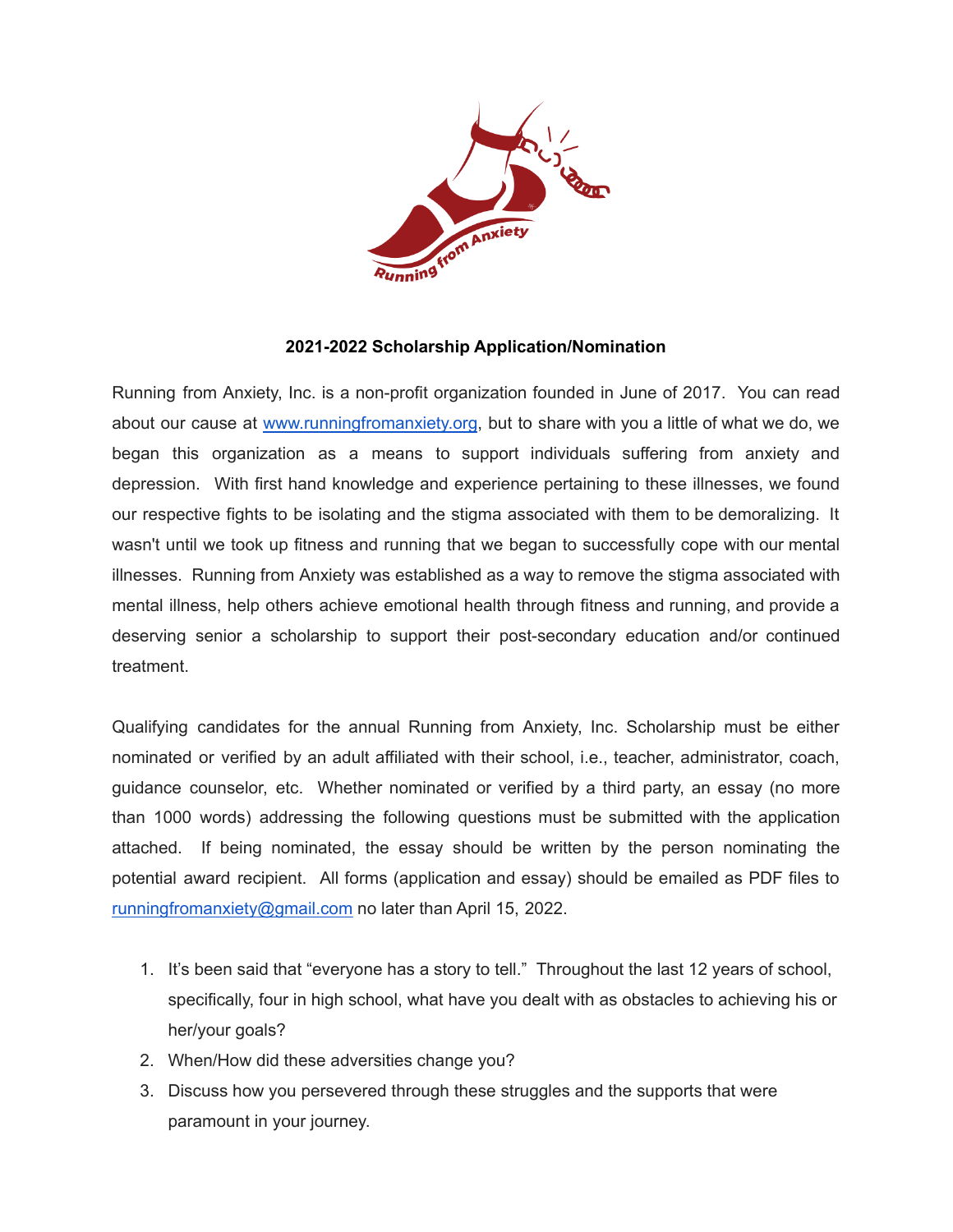

## **2021-2022 Scholarship Application/Nomination COVER LETTER**

| Adult Verifying/Nominating student applicant: __________________________________ |                         |  |
|----------------------------------------------------------------------------------|-------------------------|--|
| Post-Secondary Plans:                                                            |                         |  |
| If attending school, where?                                                      |                         |  |
| Anticipated Major:                                                               | <b>High School GPA:</b> |  |

Community Service involvement:

| <b>Freshmen Year</b> | <b>Sophomore Year</b> | <b>Junior Year</b> | <b>Senior Year</b> |
|----------------------|-----------------------|--------------------|--------------------|
|                      |                       |                    |                    |
|                      |                       |                    |                    |
|                      |                       |                    |                    |
|                      |                       |                    |                    |
|                      |                       |                    |                    |
|                      |                       |                    |                    |
|                      |                       |                    |                    |
|                      |                       |                    |                    |